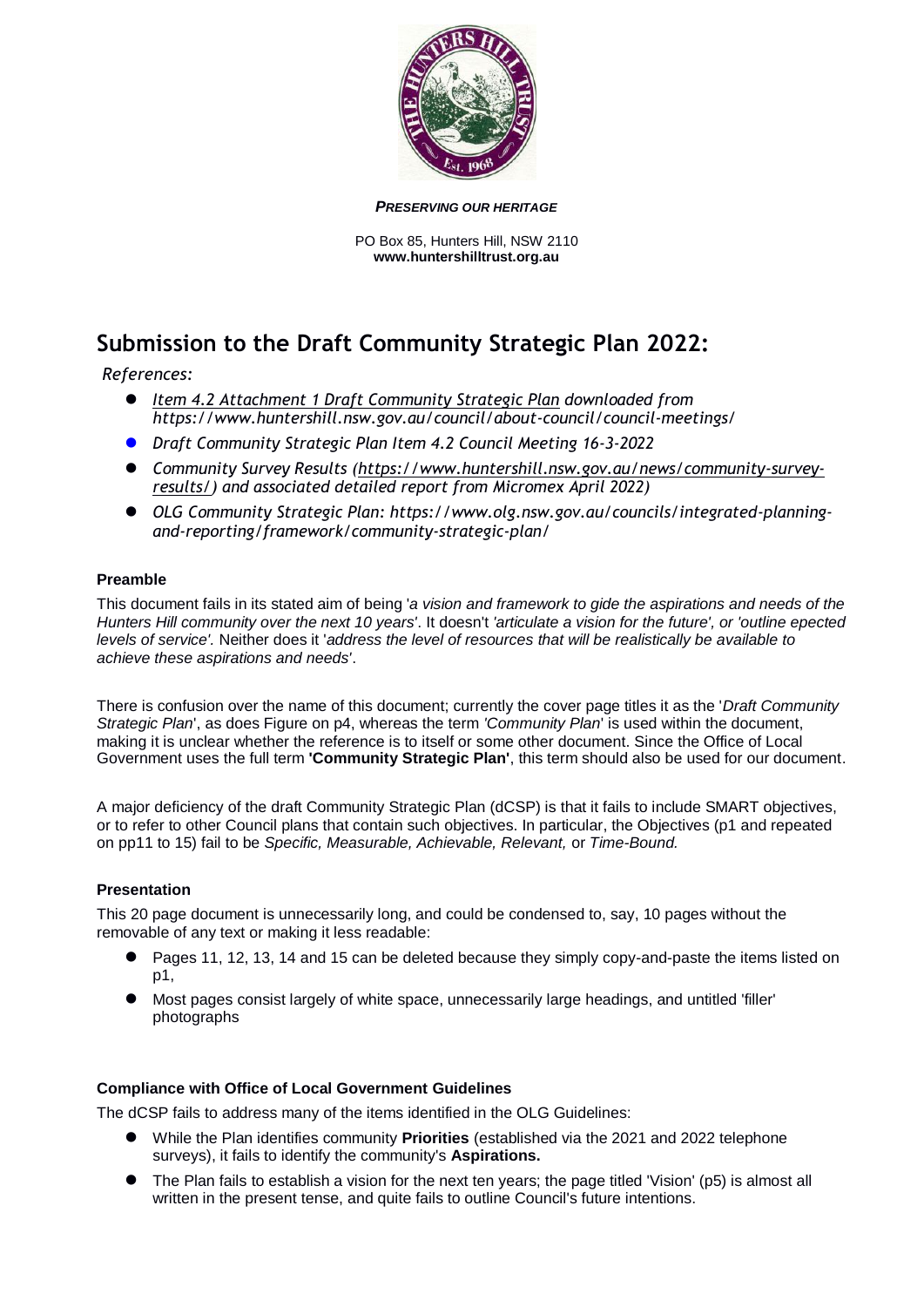- In particular, the dCSP address only the first of the *'four key questions for the community,'* namely:
	- *'Where are we now?'*
	- *'Where do we want to be in ten years' time?'*
	- *'How will we get there?'*
	- *'How will we know when we have arrived?'*

#### **Problems with the Plan's Vision (p5)**

- While there are many examples of historic architectural excellence in Hunters Hill, this is not *'evident throughout Hunters Hill,'* and certainly architectural excellence requires more than being '*limited in height of 2 storey in residential areas'*. In fact, most recent construction (especially in Boronia Park and other parts not classified as Conservation Areas) consists of repetitive 'knockdown-rebuild,' 'block' houses with double concrete driveways and tiny gardens. This paragraph must be either removed or qualified to acknowledge the continuing loss of Architectural Excellence.
- Unless there is a valid source for the statement that '*Our Aboriginal heritage and cultural diversity are reflected in a vibrant cultural scene and harmonious community*', this statement should be removed.
- Contrary to the statement that *''Residents and visitors can get where they want to go easily via an integrated public transport system',* the detailed report of the telephone survey (p7) gives '*Availability of public transport'* as a '*Priority Issue*'.

#### **Priorities (p6)**

The Detailed Report of the telephone survey identifies the top Priority Issues (p7), to be *'Roads, Footpaths and Traffic Congestion'; a*ccordingly, this expression should be carried into the dCSP.

Similarly, the second highest priority identified by the telephone survey is reported as '*Managing overdevelopment'* (and '*Less high density development')*. This wording, too, should be carried into dCSP, and not robbed of its intensity by being re-written as '*Managing development and the development application process'*.

The CSP should address the findings of the detailed report of the telephone survey which shows a significant fall in the Overall Satisfaction score (from 43% down to 32%) compared with last year, and a value significantly lower than the Micromex LGA Benchmark Metro figure.

## **Key Challenges (p7)**

#### **Para 3:**

- No source is given for the statement that *'we have an ageing population at one end, but at the same time we have a high proportion of our community that are between the ages of 5-17'.*
- Is there evidence for the statement that Hunters Hill has an unusually difficulty in ensuring that *'the needs of our elderly are met at the same time as providing facilities and services for our younger generation'*?

#### **Para 4:**

 Using the data provided in the report of the telephone survey, it would be more accurate to write '*Through community surveys and feedback we understand that our residents expect an improvement in the management of assets'*,

## **The Quadruple Bottom Line (p16)**

The dCSP **lists** many items in the Quadruple Bottom Line (mostly by copying and pasting them from the OLG Guidelines).